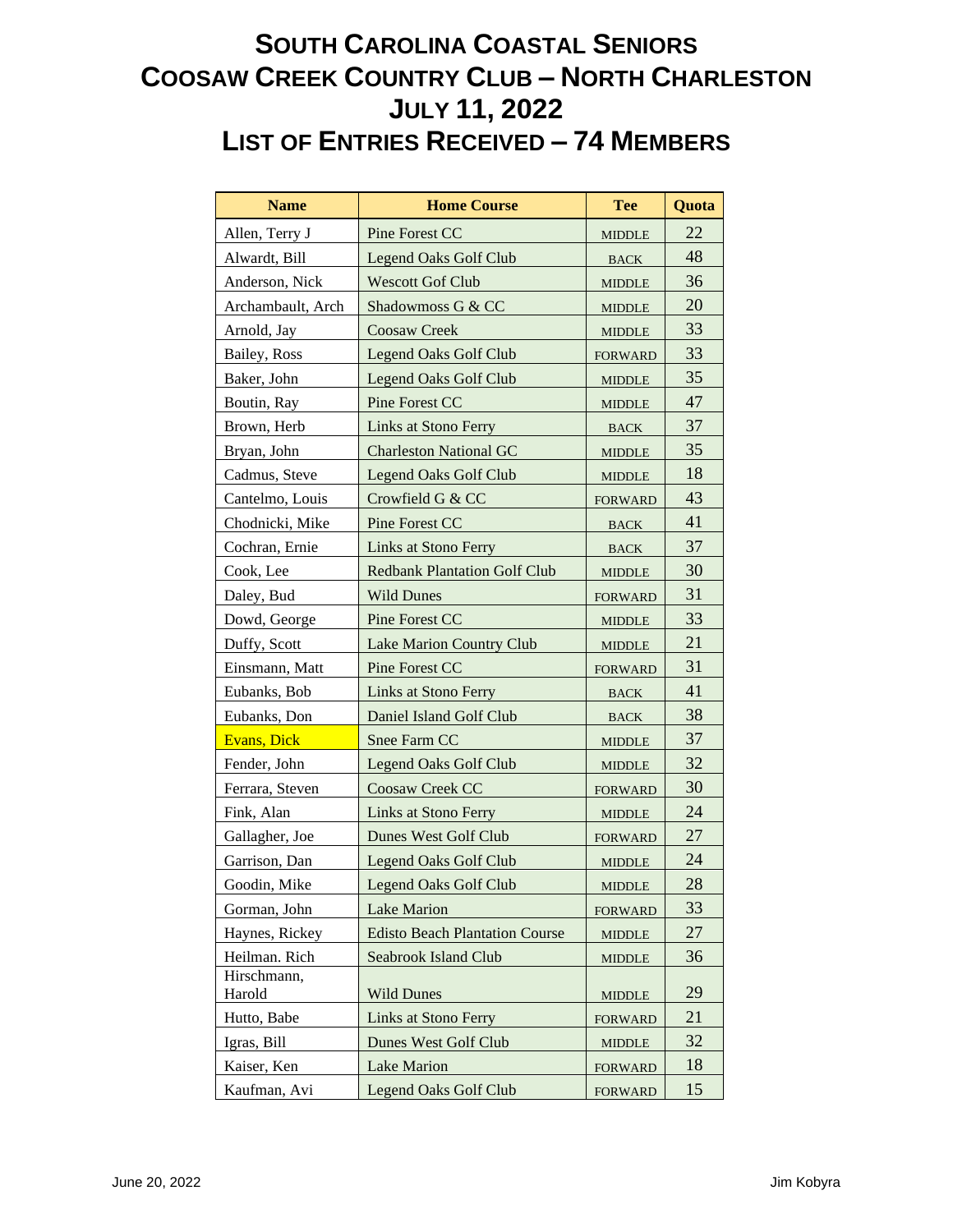## **SOUTH CAROLINA COASTAL SENIORS COOSAW CREEK COUNTRY CLUB – NORTH CHARLESTON JULY 11, 2022**

## **LIST OF ENTRIES RECEIVED – 74 MEMBERS**

| <b>Name</b>       | <b>Home Course</b>              | <b>Tee</b>                      | Quota            |
|-------------------|---------------------------------|---------------------------------|------------------|
| Kerrigan, Chris   | Snee Farm CC                    | <b>MIDDLE</b>                   | 34               |
| Kobes, Pete       | Snee Farm CC                    | <b>MIDDLE</b>                   | 19               |
| Kobyra, Jim       | <b>Links at Stono Ferry</b>     | <b>MIDDLE</b>                   | 35               |
| Komurek, Chuck    | <b>Berkeley CC</b>              | <b>MIDDLE</b>                   | 28               |
| Lapp, John        | Rivertowne GC                   | <b>MIDDLE</b>                   | 30               |
| Mattison, Mark    | Coosaw Creek                    | <b>MIDDLE</b>                   | 35               |
| Maurer, Terry     | <b>Charleston National GC</b>   | <b>MIDDLE</b>                   | 32               |
| McCaskill, Travis | <b>Patriots Point Golf Club</b> | <b>FORWARD</b>                  | 31               |
| McGurk, Brian     | Wrenwoods Golf Club             | <b>BACK</b>                     | 40               |
| McKay, Sonny      | <b>Charleston National GC</b>   | <b>BACK</b>                     | 41               |
| McNamee, Tom      | <b>Links at Stono Ferry</b>     | $_{\mbox{\footnotesize{BACK}}}$ | 35               |
| Nelson, Randy     | Coosaw Creek CC                 | <b>BACK</b>                     | 32               |
| Oster, Ken        | Seabrook Island Club            | <b>MIDDLE</b>                   | 34               |
| Powell, Glenn     | <b>Legend Oaks Golf Club</b>    | <b>BACK</b>                     | 46               |
| Prim, Rick        | Pine Forest CC                  | <b>MIDDLE</b>                   | 32               |
| Ramsdell, Dick    | <b>Legend Oaks Golf Club</b>    | <b>FORWARD</b>                  | 33               |
| Rhea, Donald      | Links at Stono Ferry            | <b>BACK</b>                     | 36               |
| Rupinskas, Vytas  | Links at Stono Ferry            | <b>BACK</b>                     | 34               |
| Schneider, Bill   | <b>Dunes West Golf Club</b>     | <b>MIDDLE</b>                   | 34               |
| Schwarz, Bob      | Links at Stono Ferry            | <b>MIDDLE</b>                   | $\boldsymbol{0}$ |
| Shanley, Mark     | <b>Legend Oaks Golf Club</b>    | <b>MIDDLE</b>                   | 28               |
| Sinisko, Mike     | <b>Legends of Parris Island</b> | <b>MIDDLE</b>                   | 35               |
| Smith, Dick       | Rivertowne GC                   | <b>MIDDLE</b>                   | 25               |
| Sprayberry, Sam   | <b>Charleston National GC</b>   | <b>MIDDLE</b>                   | 29               |
| Stephan, Don      | <b>Legend Oaks Golf Club</b>    | <b>MIDDLE</b>                   | 28               |
| Summerford, Ted   | Snee Farm CC                    | <b>MIDDLE</b>                   | 33               |
| Travis, Bill      | Rivertowne CC                   | <b>MIDDLE</b>                   | 41               |
| Tripp, Lewis      | <b>Charleston National GC</b>   | <b>MIDDLE</b>                   | 41               |
| Turner, Greg      | Rivertowne                      | <b>FORWARD</b>                  | 40               |
| Vaccaro, Tony     | Legend Oaks Golf Club           | <b>MIDDLE</b>                   | 29               |
| Verdeck, Darrell  | Links at Stono Ferry            | <b>MIDDLE</b>                   | 28               |
| Viering, George   | <b>Links at Stono Ferry</b>     | <b>FORWARD</b>                  | 22               |
| Walker, Matt      | Daniel Island                   | <b>BACK</b>                     | 43               |
| Walton, Jerry     | Pine Forest CC                  | <b>MIDDLE</b>                   | 35               |
| Webster, Mark     | <b>Legend Oaks Golf Club</b>    | <b>MIDDLE</b>                   | 33               |
| Welter, Kevin     | <b>Legend Oaks Golf Club</b>    | <b>MIDDLE</b>                   | 21               |
| Williams, Dave    | Pine Forest CC                  | <b>MIDDLE</b>                   | 33               |
| Zachary, Ken      | Lake Marion                     | <b>MIDDLE</b>                   | 25               |